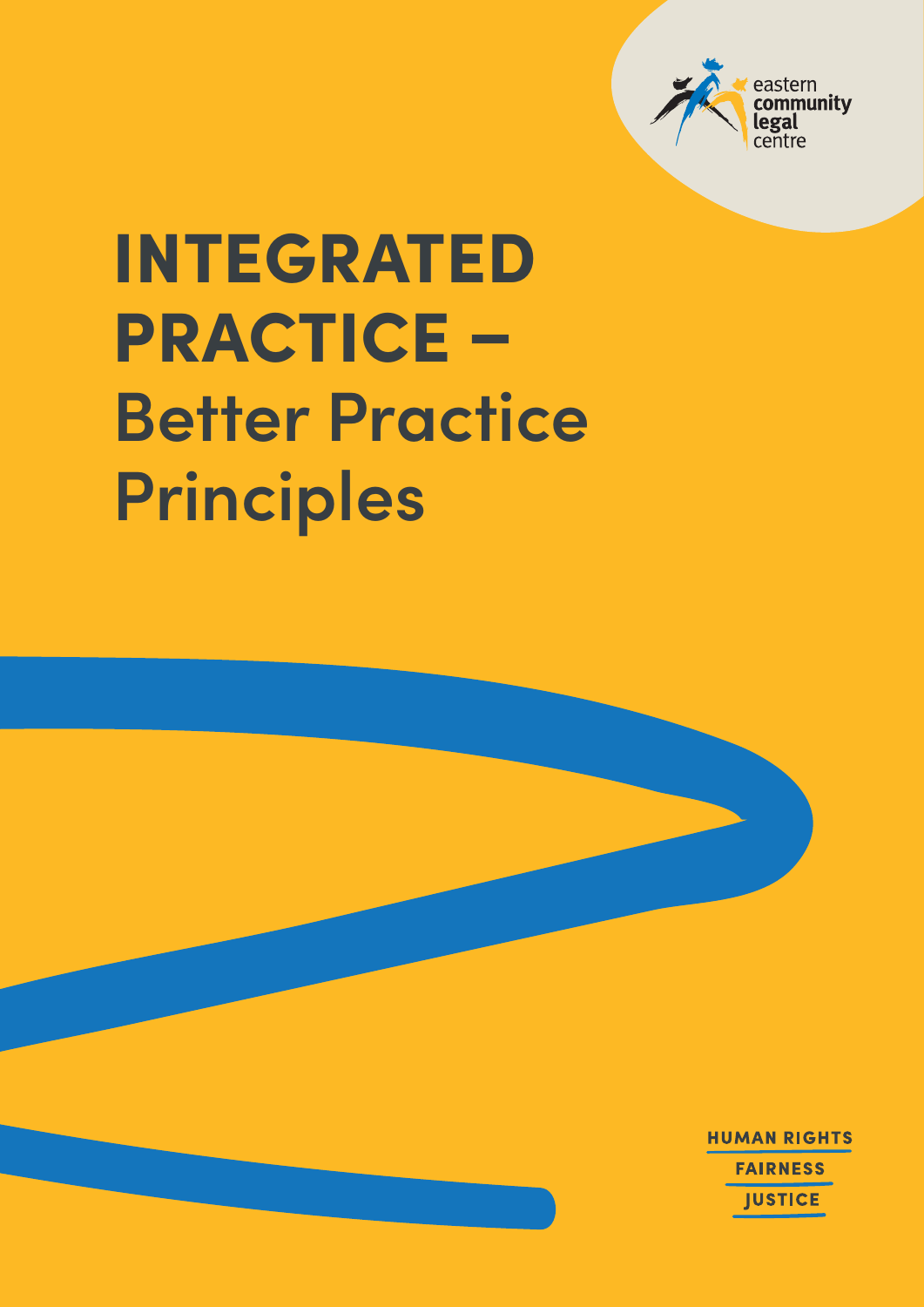# Eastern Community Legal Centre and Integrated Practice

#### **ECLC is a multidisciplinary legal service that works to prevent problems, progress fair outcomes and support the wellbeing and resilience of communities and community members in Melbourne's East.**

Integrated practice programs are a key component of legal service delivery at ECLC. Whilst a holistic service response has always underpinned ECLC programs, the development of specialised integrated practice programs – many in partnership with key stakeholders in Melbourne's East – has enhanced the team's ability to identify and respond to legal need.

ECLC acknowledges the dedication of its partners and stakeholders over many years – both through formal and informal partnerships - to building and developing strong integrated practice programs, in particular the commitment to collaborate and innovate when challenges arise.

ECLC believes that integrated practice can often be the best way to break down structural and systemic barriers to accessing legal information and advice. In this way, integrated practice can be critical to an effective early intervention or trauma-informed response, policy reform and systemic advocacy.

For more information on ECLC's integrated practice programs, please visit:

**eclc.org.au**



Acknowledgements cknowledgements

This document has been produced by Eastern Community Legal Centre (ECLC) as part of its Eastern Integrated Practice Project (EIPP).

The EIPP has received generous funding from the Victorian Legal Services Board + Commissioner through the Legal Services Board Grants Program.

Victorian Legal Services **BOARD + COMMISSIONER** 

In producing this resource, ECLC consulted with practitioners from the following organisations, each of whom shared invaluable insights and their unique perspectives on integrated practice:

- **•** Centre for Innovative Justice (RMIT)
- **•** Federation of Community Legal Centres
- **•** Hume Riverina Community Legal Service
- **•** Justice Connect
- **•** knowmore Legal Service
- **•** Springvale Monash Legal Service
- **•** West Heidelberg Legal Service
- **•** Women's Legal Service Victoria

We are deeply grateful to these practitioners and organisations for generously sharing their time and expertise.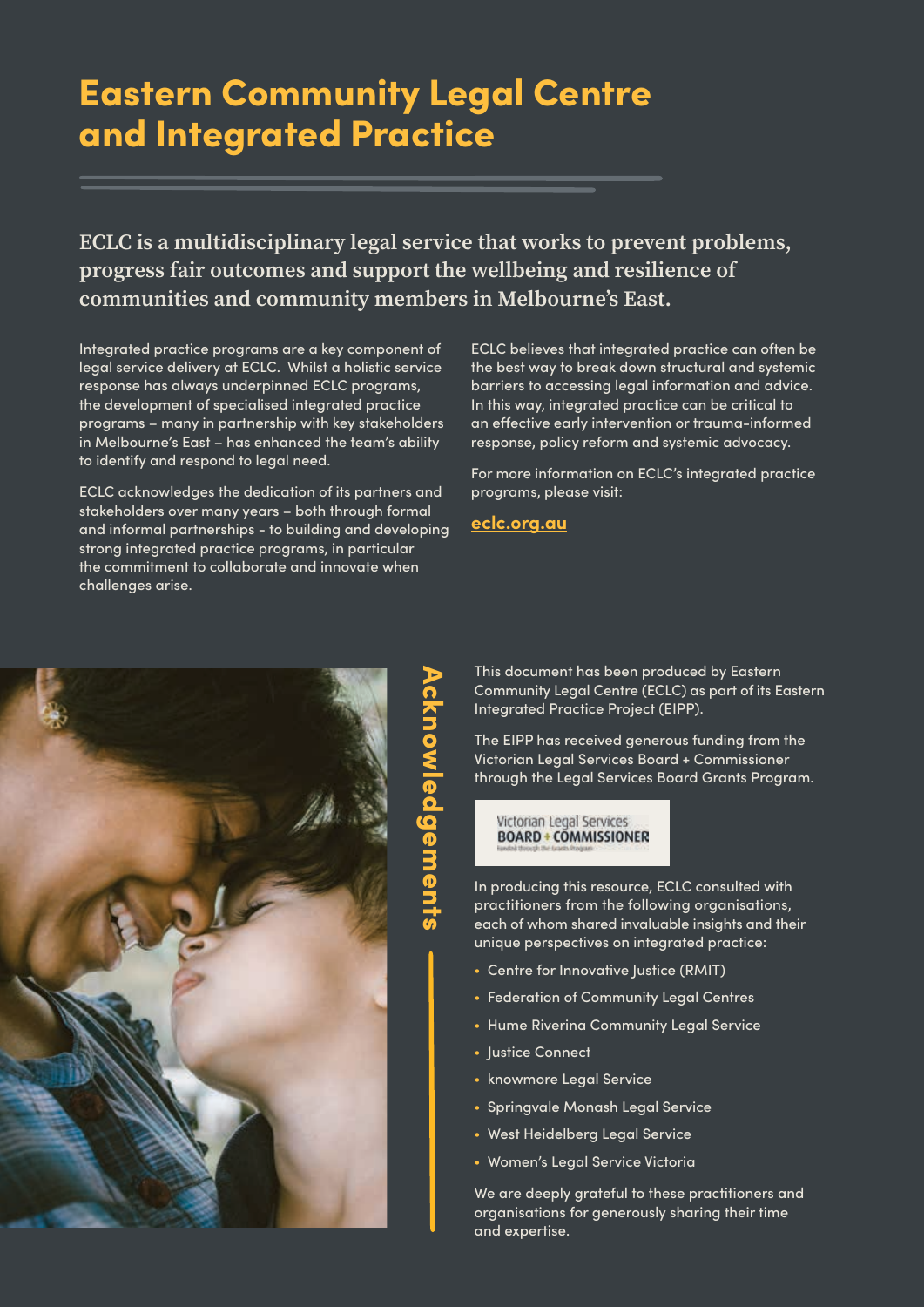# **Contents**

| DEFINING INTEGRATED PRACTICE IN THE COMMUNITY LEGAL SECTOR |                                                                                           |    |  |  |
|------------------------------------------------------------|-------------------------------------------------------------------------------------------|----|--|--|
|                                                            | BETTER PRACTICE PRINCIPLES OF INTEGRATED PRACTICE IN THE<br><b>COMMUNITY LEGAL SECTOR</b> | 04 |  |  |
| <b>Program Principles</b>                                  |                                                                                           |    |  |  |
| $\mathbf{1}$ .                                             | Strong partnerships and relationships                                                     | 04 |  |  |
| 2.                                                         | Shared vision, purpose and objectives                                                     | 04 |  |  |
| 3.                                                         | Clear rationale for level of integration                                                  | 05 |  |  |
| 4.                                                         | Well-documented and regularly reviewed program policies and guidelines                    | 05 |  |  |
| 5.                                                         | Evidence informed practice and practice informed evidence                                 | 05 |  |  |
| <b>Practitioner Principles</b>                             |                                                                                           |    |  |  |
| 6.                                                         | Understand and support professional obligations                                           | 06 |  |  |
| 7.                                                         | Clear role definition and team structure                                                  | 06 |  |  |
| 8.                                                         | Practitioner skills specific to integrated practice                                       | 07 |  |  |
| 9.                                                         | Inter-professional understanding and respect                                              | 07 |  |  |
| 10.                                                        | Shared practice                                                                           | 07 |  |  |
| <b>Client-focused principles</b>                           |                                                                                           |    |  |  |
| 11.                                                        | Person-centred support, including flexible service delivery                               | 08 |  |  |
| 12.                                                        | Cultural safety: culturally informed and community-led                                    | 08 |  |  |
| 13.                                                        | Managing confidentiality                                                                  | 09 |  |  |
| 14.                                                        | Ongoing identification, mitigation and management of risk                                 | 09 |  |  |
| 15.                                                        | Continuity of care / continuity of service                                                | 09 |  |  |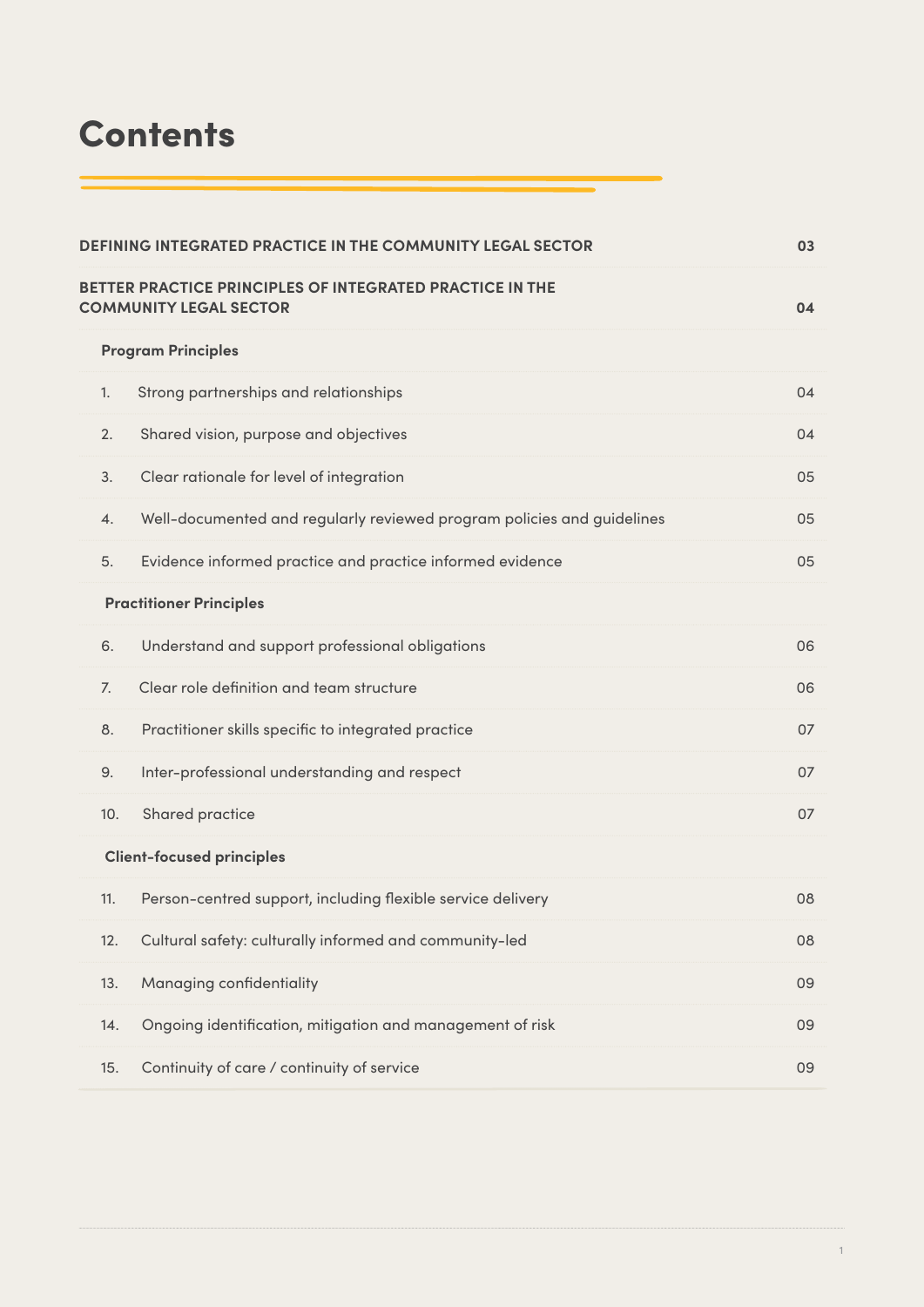**"Whilst acknowledging the parameters of working within a legal framework and the professional obligations of any other practitioners, a personcentred approach is responsive, adaptable and seeks to address structural barriers to accessing the service."**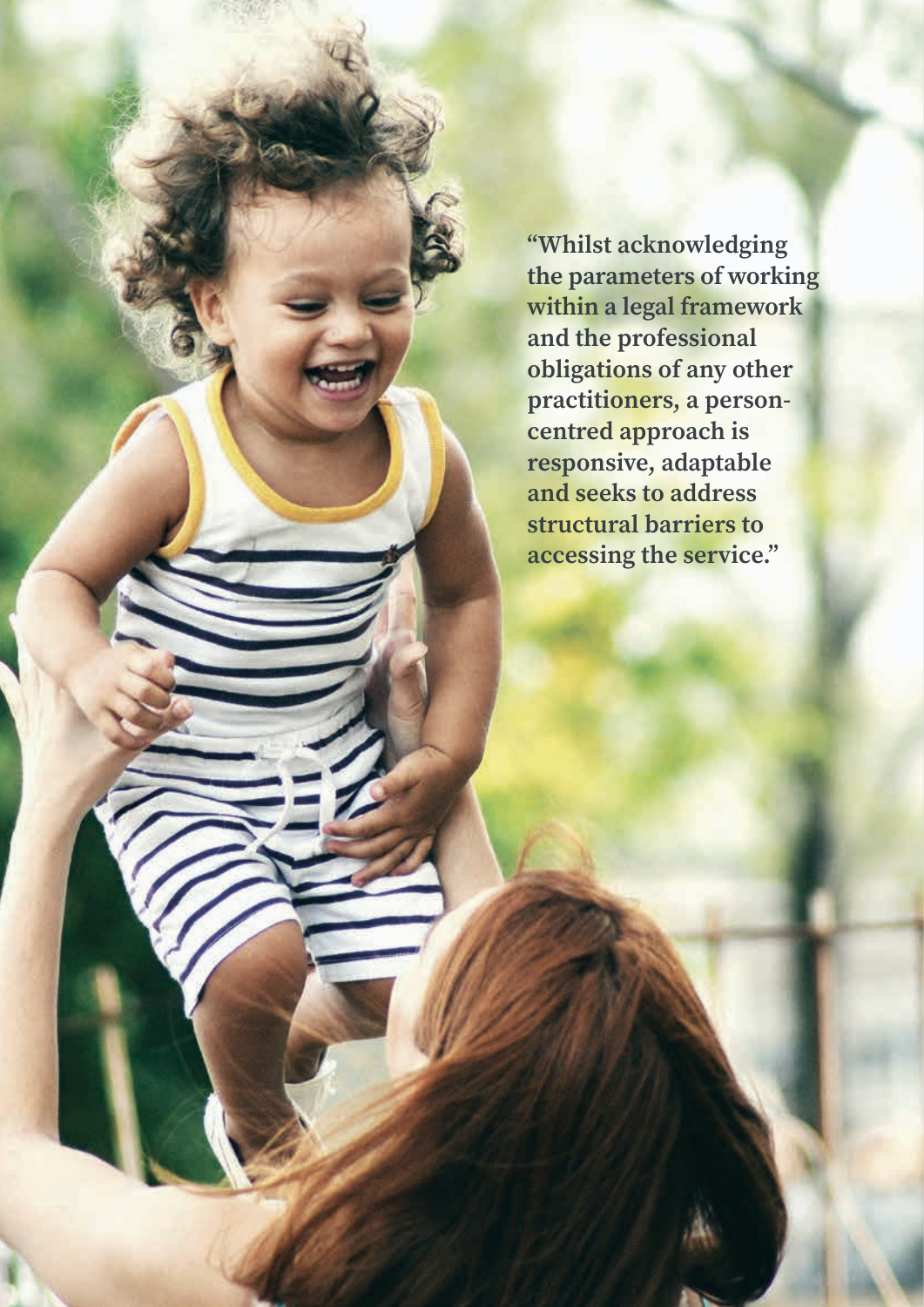# Defining Integrated Practice in The Community Legal Sector

**Integrated practice in a community legal setting involves community lawyers and other community service professionals working together to respond to the needs of community members.1** 

**The integration of practitioners' skills and expertise across disciplines enables a more holistic service response. This means individuals receive assistance not only with legal issues, but potentially with other social, emotional and financial issues which may be impacting on their life and potentially exacerbating or compounding their legal issues.** 

#### **A more holistic legal service response through integrated practice can often:**

- **•** Be more tailored to the needs of the individual client;
- **•** Be easier to access, especially for clients experiencing compounding barriers to accessing the service system; and
- **•** Facilitate an early intervention response, as individuals are often more likely to seek help outside a traditional legal service delivery setting.

#### **'Integration' can take different forms including:**

- **•** Co-location of a lawyer at another agency;
- **•** Lawyer outreach embedded in a community service;
- **•** Multidisciplinary teams (lawyers and community service professionals working closely to deliver services together) within a community legal service or other community organisation;
- **•** Partnerships with health or community services;
- Health justice partnerships;<sup>2</sup> and
- **•** Two or more organisations merging to offer services together on a permanent basis.

Within each type of integrated practice, there are many and varied models. The extent of integration in service delivery will also vary within each individual practice.

This is often because integrated practice models are built organically from within a service or services, to address a specific need or client group. The lack of a consistent or singular model reflects the inherently client-centred nature of integrated practice; the practice is built to suit the organisations' context and the needs of the client group at the heart of the program's operation. This influences decisions around program design and the specific model adopted.

Despite the divergence of integrated practice models, a shared set of principles guide their operation models and help to distinguish integrated practice from straightforward 'warm referral' or outreach models where a community legal centre offers appointments at a community service without any integration into the broader service offering. Such models are essential to community-centred service delivery but they may not fit within the more deeply integrated definition of 'integrated practice' as is contemplated here.

The following set of Better Practice Principles aim to provide broad guidance to new and established integrated practices. It is also designed to clarify what distinguishes 'integrated practice', so as to assist in the development of expertise and consistent expectations in the sector, and to support advocacy in this growing area of practice.

<sup>1</sup> Community service professionals is a term used to describe a range of professionals including: social workers, family violence advocates, financial counsellors.

<sup>2</sup> Health justice partnerships are collaborations to embed legal help in healthcare services and teams (healthjustice.org.au).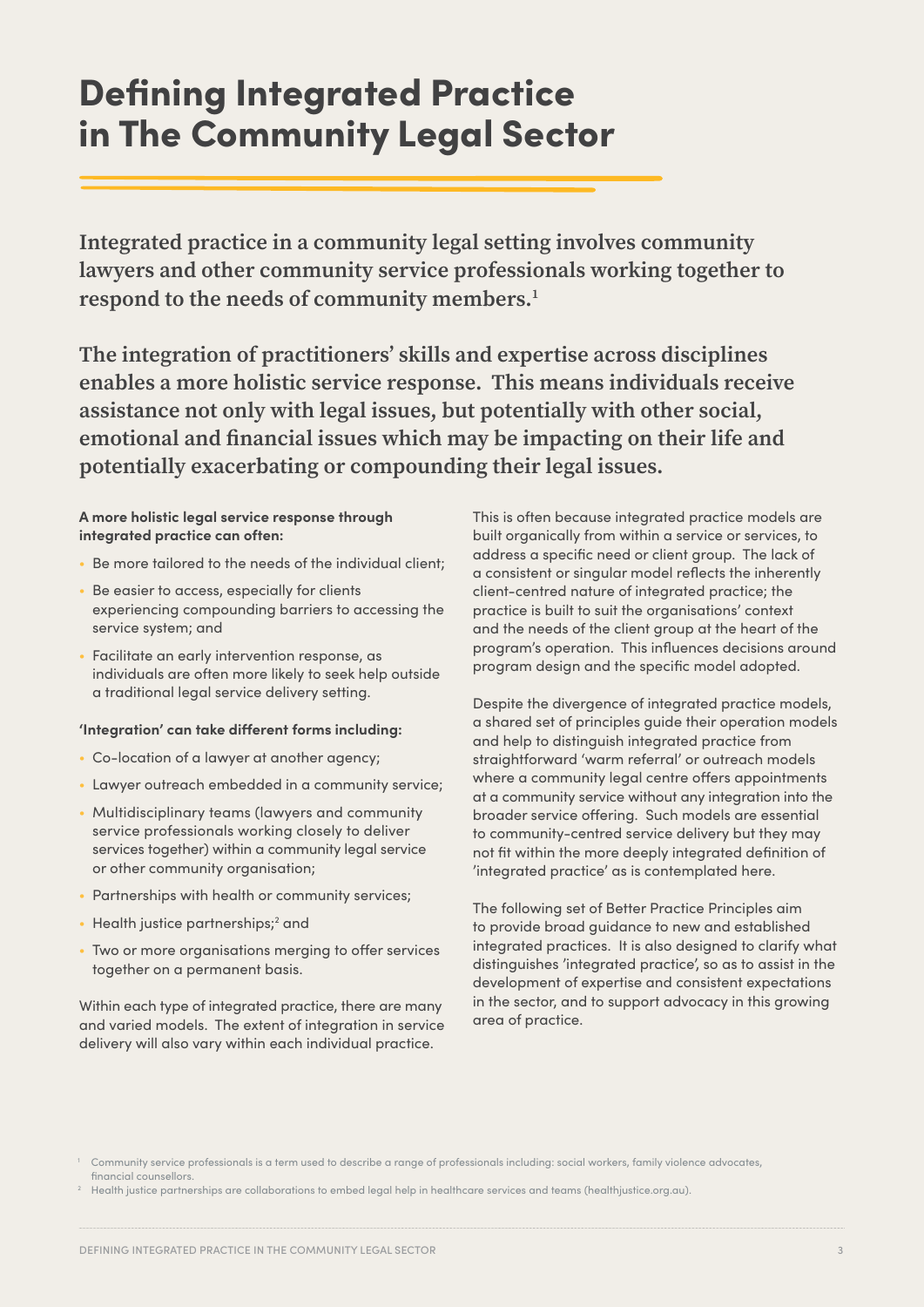# Better Practice Principles of Integrated Practice in The Community Legal Sector

# PROGRAM PRINCIPLES

#### **1.**

#### **Strong partnerships and relationships**

#### **A strong partnership or relationship is underpinned by:**

- **•** Commitment to a shared vision
- **•** Trust
- **•** Good communication
- **•** A commitment to collaborate
- **•** Mechanisms for conflict resolution

A strong commitment to an integrated practice program or partnership needs to occur across all levels of a team, from leadership to practitioners. This often begins before the commencement of a program, but must continue to be strengthened throughout by:

- **•** Practitioners being well-supported by leadership, and supporting one another;
- **•** Practitioners' strong understanding of each other's roles and willingness to learn from each other;
- **•** Processes which facilitate integration through all levels of the program;
- **•** Commitment to continually strengthening integrated practice for clients; and,
- **•** Commitment to the shared vision, purpose and objectives of the program.

#### **2.**

#### **Shared vision, purpose and objectives**

The shared vision, purpose and objectives provide a strong foundation and framework for a partnership or multidisciplinary team. These guide decision-making about program design, the level of integration of the practitioners, program policies and procedures, and processes to address risks or conflicts arising from integrated practice. It is essential that the vision, purpose and objectives are articulated early, that they are clear and that the multidisciplinary team shares a deep commitment to these.

Wherever possible, articulation of the vision, purpose and objectives should be community-led and informed by people with lived knowledge and experience. This contributes to a program which is grounded in safety and accessibility, working to reduce the barriers and meet the needs of clients.

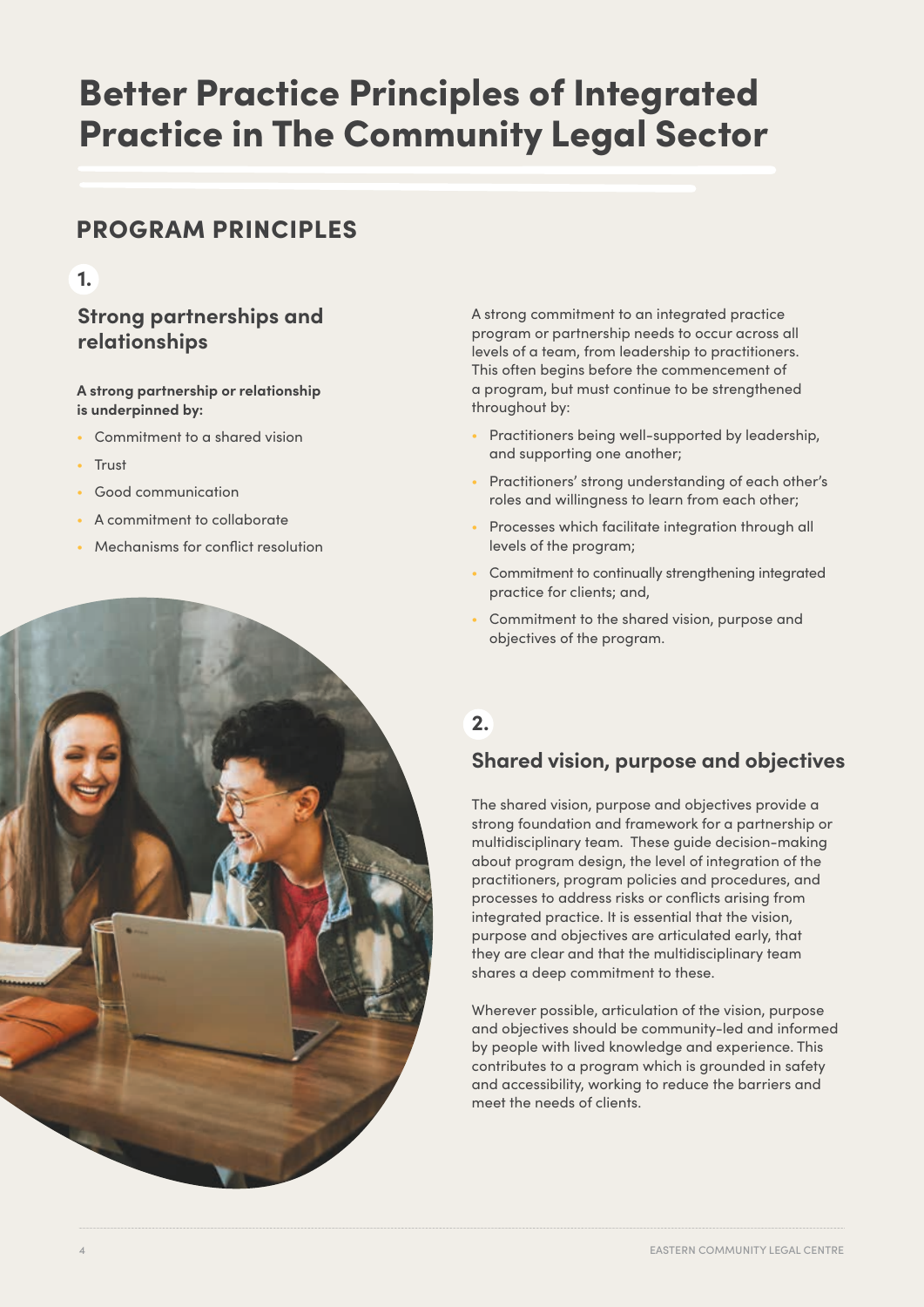## **Clear rationale for level of integration**

In the planning stages of the integrated practice program, it is important to establish why practitioners will be integrated, the program processes that will support the integration, and how these aspects of program design are linked to the vision, purpose and objectives of the program.

Dissecting how integration will work in practice will not only enable risks and challenges to be identified and addressed early but it will also identify the opportunities for improved practice – this is essential for the health of the partnership or multidisciplinary team.

#### **5.**

#### **Evidence informed practice and practice informed evidence**

Establish processes in the program design which align with evidence-based best practice, but ensure there are processes in place to enable practice to inform evidence.

These include:

- **•** Embedding monitoring and evaluation in program design;
- **•** Incorporating client feedback or utilising principles of co-design where possible;
- **•** Embedding reflective practice in program design;
- **•** Encouraging a culture which values learning and adapting through challenges; and
- **•** Incorporating needs analysis in the ongoing management of the program, in order to ensure the program is adaptive and responsive to needs in the community.

#### **4.**

#### **Well-documented and regularly reviewed program policies and guidelines**

Ensuring that program policies and guidelines are clearly documented helps to connect the work of the program to the vision, purpose and objectives of the program. This is not only vital for providing clarity to all practitioners in their daily work but also in embedding the practices and procedures of the program. It also ensures that the program can maintain its integrity and remain consistent despite different practitioner styles and practice. Regular review of this documentation ensures it remains relevant, accurate and informed by practice.

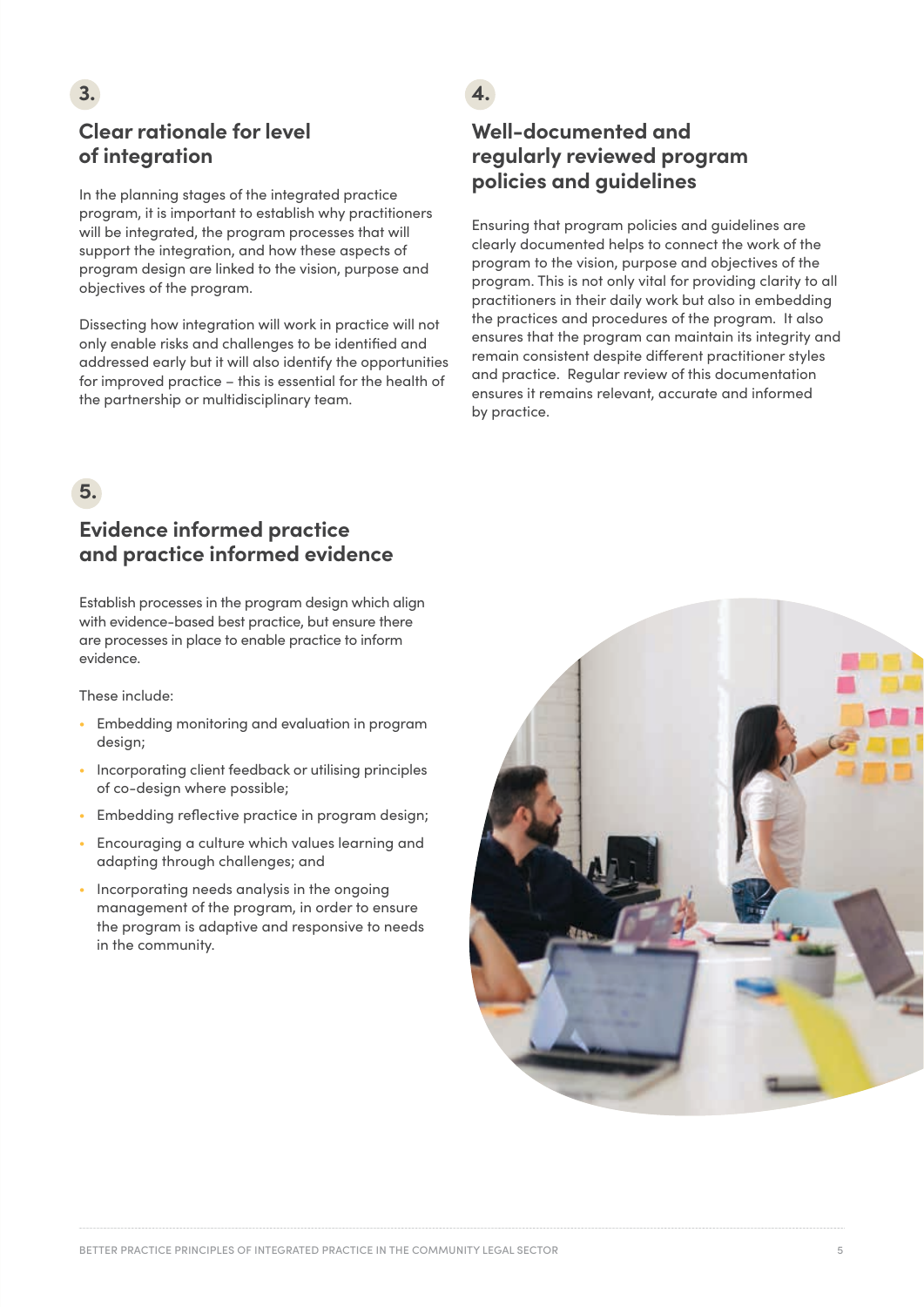# PRACTITIONER PRINCIPI ES

#### **6.**

#### **Understand and support professional obligations**

Organisations must commit to supporting practitioners in meeting their professional obligations to ensure compliance with relevant:

- **•** Ethical codes;
- **•** Practice standards; and
- **•** Where necessary, their industry membership requirements.

This is especially important when an organisation is employing a practitioner who may not usually form part of that organisation (for example, a community legal centre employing a financial counsellor, or a community health service partnering with a community legal centre).

Organisations should consider the need for intraprofessional support, such as peer supervision and/or support from a supervisor from the same profession (within or external to the organisation), to avoid professional isolation.

Professional obligations of each practitioner must be supported within the integrated practice program through program design, so that they are understood and accommodated within the structure of the program at the outset.

This commitment at the organisational level must also extend to promoting a supportive culture in which professional obligations are well understood and actively supported by practitioners in the team.

## **7.**

#### **Clear role definition and team structure**

It is important to remember that the duties of professionals could overlap, if those professionals were working independently. Therefore, in an integrated practice team, all roles must be clearly defined to support practitioners to work effectively together.

#### **Clear role definition helps to:**

- **•** Provide clear expectations about what falls within each role;
- **•** Decrease the risk of practitioners becoming overburdened;
- **•** Minimise the risk of conflict due to misunderstandings about role responsibilities;
- **•** Identify where roles might overlap; and
- **•** Strengthen the ways in which practitioners can support each other when roles do overlap.

Clear role definition also involves establishing - from the outset – a team structure which incorporates a role dedicated to coordination or oversight of the program's operation, enabling practitioners to focus on direct client work.

Having a separate role focused on program coordination is critical in supporting practitioners to work through challenges arising within the integrated practice program and strengthens the program's capacity for a truly collaborative approach. For example, if professional obligations conflict, it can be very difficult for practitioners to resolve this conflict themselves. Each practitioner will have a valid perspective, and it may be difficult to find a compromise. Having a member of the multidisciplinary team in a supervisory/coordination role can help to bring practitioners together to facilitate robust, respectful and client-centred discussions. This approach is more likely to strengthen practitioner relationships and ultimately, the health of the partnership or multidisciplinary team.

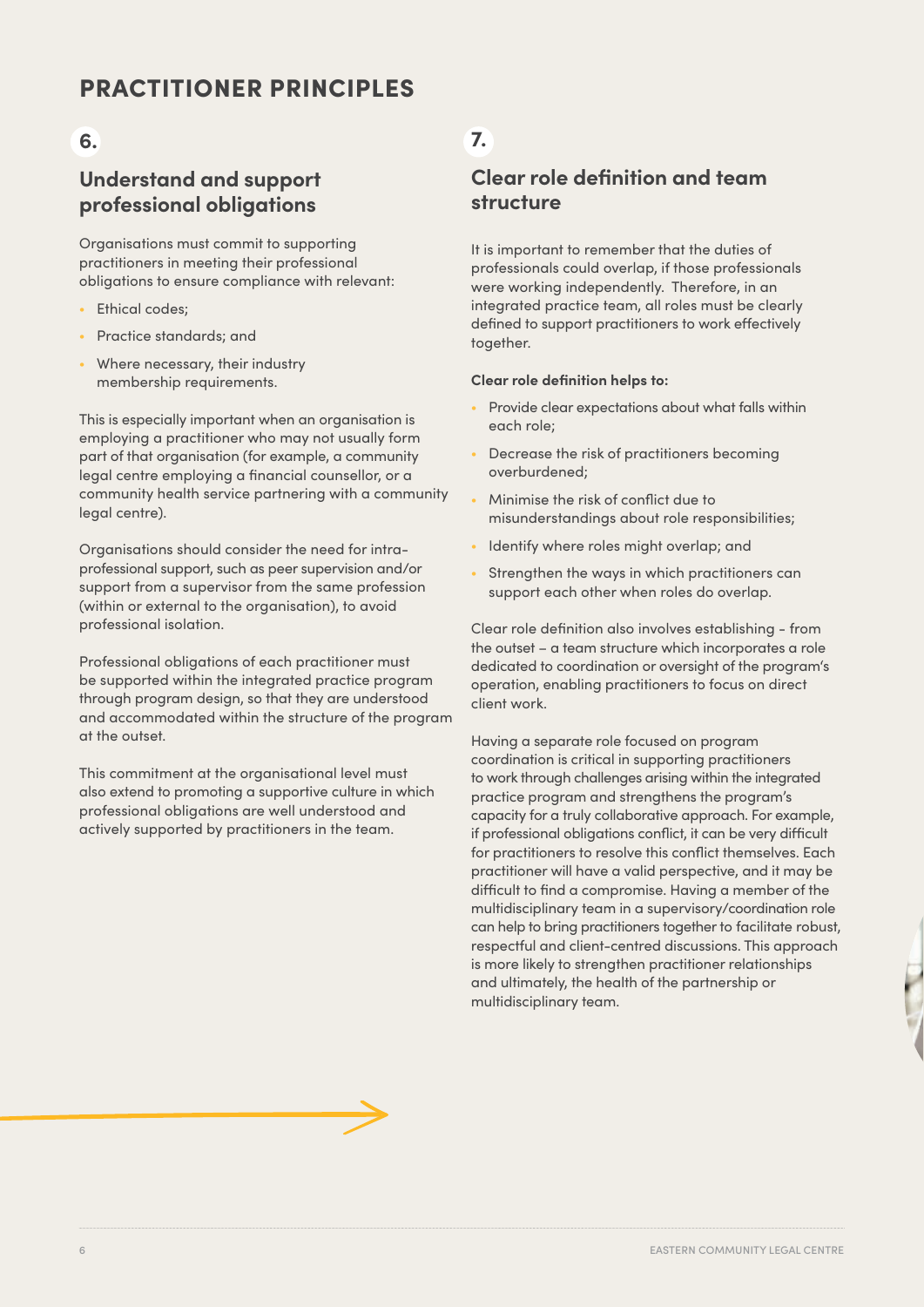# **Practitioner skills specific to integrated practice**

Integrated practice reaches its potential when practitioners possess a deep understanding of and commitment to - the principles which underpin the integrated practice approach.

#### **Therefore, practitioners in integrated practice programs must demonstrate:**

**•** Flexibility;

**8.** 

- **•** Adaptability;
- **•** A commitment to spend time understanding other practitioners' roles and support other practitioners' professional obligations;
- **•** A commitment to work collaboratively with other practitioners and partners;
- **•** A commitment to place the client at the centre of the program – in decision-making, in collaborating with the team and in addressing conflict;
- **•** An understanding of the risks and challenges associated with integrated practice, and a willingness to work with others to address challenges when they arise; and
- **•** An understanding of how working together in integration enhances the quality of the response for the client.



#### **9.**

#### **Inter-professional understanding and respect**

Building upon clearly-defined roles and a strong understanding of professional obligations, the program must promote a culture in which practitioners build a deep appreciation and respect for the skills and role of other practitioners. This approach requires organisations to build a non-hierarchical culture between practitioners in the team in which each practitioner is valued equally for the skills and knowledge they bring, and each practitioner's skill set is seen as fundamental to delivering a complete client response.

This culture is supported through formal professional development and capacity-building opportunities, as well as through more informal shared learning, such as planning and debriefing around appointments or providing secondary consultations.

In addition, practitioners should be supported to participate in relevant inter-professional networks. These groups provide opportunities to enhance valuable knowledge beyond a practitioner's own experiences of integrated practice and provide additional support to practitioners through opportunities to problem-solve and share challenges in a supportive, interdisciplinary environment.

#### **Shared practice**

In a truly collaborative work environment, practitioners are not competing for space; they are open to the challenges of working collaboratively and are open to learning and growing their practice through overcoming these challenges together. Practitioners develop greater inter-professional intuition, and engage in shared decision-making, thereby enhancing the response they can provide to the client together.

Practitioners must be supported to work collaboratively through organisational policies, program design, line supervision, clinical supervision and reflective practice opportunities (formal or informal). Through these structural and cultural supports:

- **•** individual knowledge is enhanced;
- **•** individual practice is enhanced through working in the integrated team; and
- **•** the capacity to work collaboratively is constantly refined and improved.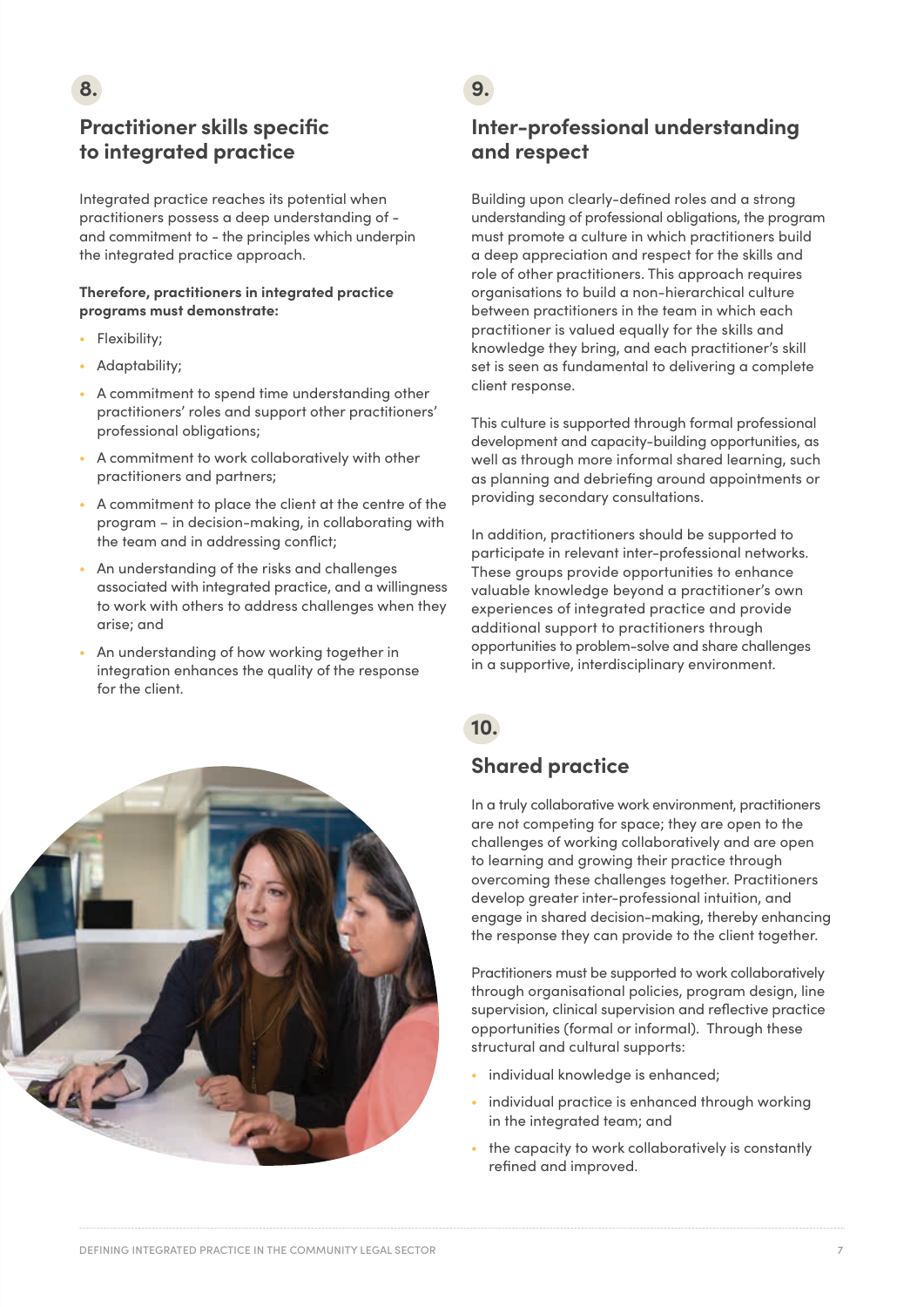# CLIENT-FOCUSED PRINCIPLES

#### **11.**

#### **Person-centred support, including flexible service delivery**

A person-centred service is trauma-informed, holistic and offers an intersectional approach to service delivery. This means a service which offers safe pathways and safe responses for all communities and considers Aboriginality, gender, sex, sexual orientation, gender identity, ethnicity, colour, nationality, language, religion, ability, age, mental health, socioeconomic status, housing status and geographic location.

Integrated practice should offer a service that meets the client at their pace, champions the client's right to have choices on matters which impact their life and to identify what is important to them. Whilst acknowledging the parameters of working within a legal framework and the professional obligations of any other practitioners, a person-centred approach is responsive, adaptable and seeks to address structural barriers to accessing the service.



The interplay of different practitioners' skill sets may be an essential step in empowering the client to identify the range of legal and social factors which are impacting on their life, and to then engage with the legal system in order to address their legal issues.

While addressing legal issues will form a necessary part of the response of integrated practice programs in a legal setting, the client's needs can be addressed in a holistic way, rather than a narrow focus on purely legal outcomes. The holistic approach and interplay of professional skills also mean that the options presented to the client better respond to the client's overall needs than the options open to the client if the professionals were working independently.

Part of providing person-centred support is offering flexible service delivery. This means that the service needs to consider the best location/s or service delivery options which will best meet client needs. Being easily accessible – and being prepared to reassess what this means for clients - is critical to providing integrated practice programs which target those who need help the most.

#### **12.**

#### **Cultural safety: culturally informed and community-led**

**"Aboriginal and Torres Strait Islander cultural safety is defined as an environment that is safe for Aboriginal people and Torres Strait Islanders, where there is no assault, challenge or denial of their identity and experience".3**

A culturally safe lens should be applied across all aspects of the integrated practice program, from the commencement of the program and as an ongoing commitment to an inclusive, safe and community-led service. This means that organisations must directly partner with, or develop relationships with, Aboriginal practitioners and/or Aboriginal Community Controlled Organisations who can inform decision-making across recruitment, program design, service delivery, professional development and evaluation.

<sup>3</sup> Aboriginal and Torres Strait Islander Cultural Safety Framework, State of Victoria, Australia, Department of Health and Human Services, June 2019, page 7.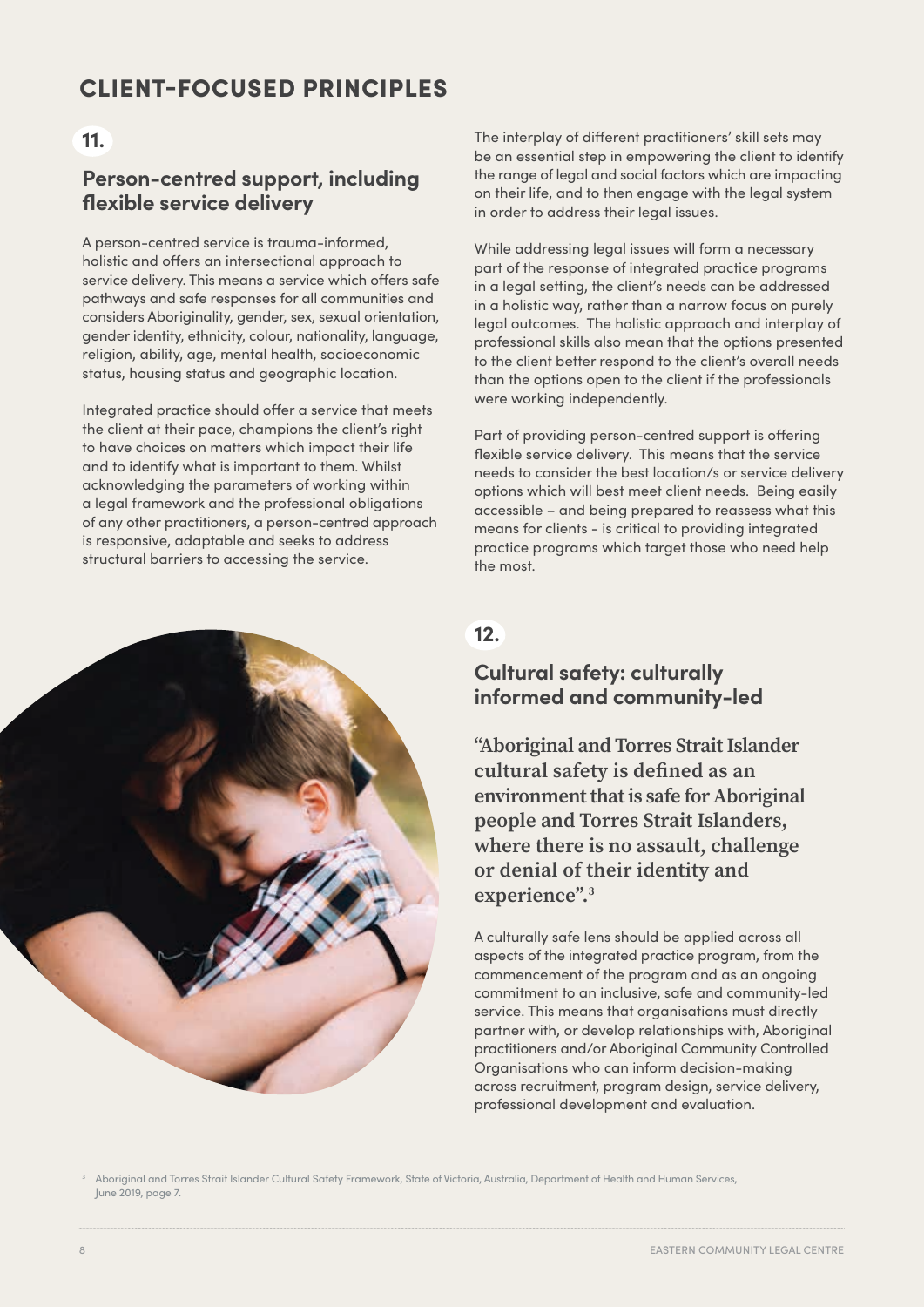## **Managing confidentiality**

Integrated practice programs must be committed to the highest possible standards of confidentiality. When organisations are establishing integrated practice programs, it is important to consider all the ways in which client confidentiality might present challenges in the practical operation of the integrated practice program. Consider here each practitioner's different obligations around mandatory reporting, as well as the different information each practitioner might need to collect and how this might be shared (including any obligations around information sharing).

Organisations might need to consider ways in which client information can be shared through explicit client consent, but also to consider when information needs to be restricted to specific practitioners and the most effective ways to do this. Exploring these issues at the commencement of the program will enhance understanding of the obligations and concerns of different organisations and practitioners.

Practitioners must fully inform clients of the nature of the integrated practice program, who has access to their information, how this information will be used and the possible risks associated with integrated practice in this regard (but also, how these risks are mitigated in the program design).



## **14.**

#### **Ongoing identification, mitigation and management of risk**

Programs must seek to anticipate risks where possible and address these quickly if they eventuate. A strong partnership or multidisciplinary team will have honest discussions about risks upfront, and a clear and robust escalation process that responds to all types of risk, including:

- **•** risk to the client;
- **•** client risk to others;
- **•** risk to staff;
- **•** risk to the organisation(s); and
- **•** risk to the Legal Practice Framework or other professional codes.

#### **15.**

#### **Continuity of care/continuity of service**

Establishing trust with clients can take time especially with clients experiencing intersecting barriers or challenges. Establishing trust, rapport and strong referral pathways across organisations and practitioners can also take time. Limited or short-term funding for integrated practice programs or partnerships can jeopardise client outcomes. When commencing an integrated practice program, plan for long-term engagement and consider the best ways of securing long-term funding or how to continue client care in the absence of funding.

In listing this element, it is fully acknowledged that long term funding is a continued challenge in the sector and is not always possible.